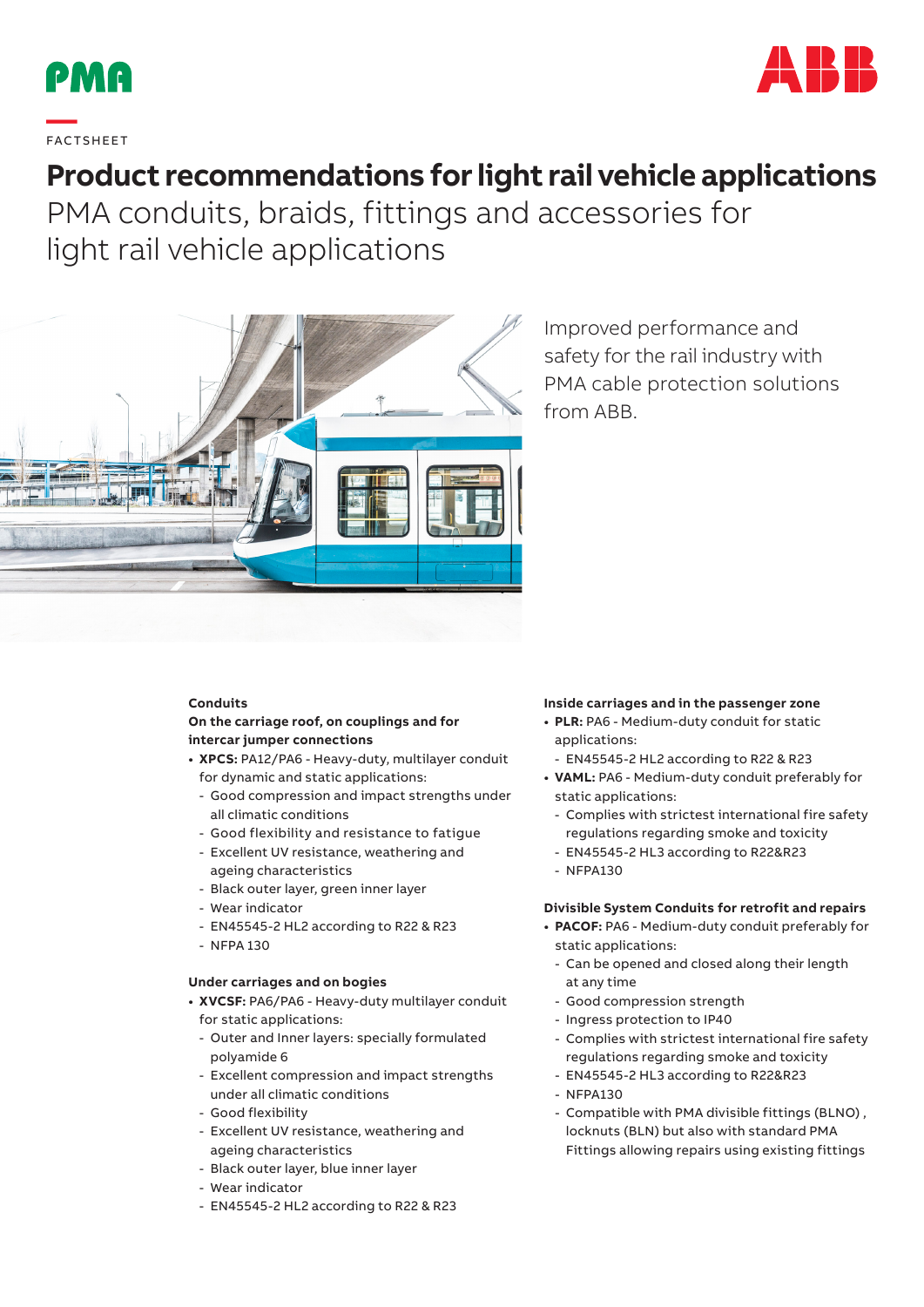# — 01 PMAFIX XPCS

— 02 PMAFIX IP66/IP68

# — 03 PMAFIX NVNV

— 04 MAVI

#### **Fittings**

All PMA fittings are compliant with EN45545-2 HL3 and NFPA130.

## **Outdoor Applications with high sealing**

**requirements:** e.g. For air conditioning, bogies, couplings, and intercarriage jumper connections:

- **PMAFIX IP68**
	- Design ensures correct installation
	- Extremely wide range of fittings
	- Straight, 45°, 90° elbows
	- Male and female threads
	- Nickel plated brass or polyamide thread
	- Available with metric, PG, NPT, Gas, UNEF threads
	- Strain relief fittings also available
	- Available as single piece push-in component (GT)

#### **Internal applications**

e.g. Passenger zone, driver's cabin and other general applications:

#### **• PMAFIX IP66**

- Simple push fit IP66 design
- Extremely wide range of fittings
- Straight, 45°, 90° elbows
- Male and female threads
- Polyamide thread
- Available with metric, PG, NPT, Gas, UNEF threads
- Strain relief fittings also available

## **Conduit fixations**

- **BGPM & BGPMR** modular multiple conduit and cable clamping system
- Flexible configuration for 1, 2, 3 or 4 conduits or cables of various sizes
- **BGPS** one piece stackable robust conduit clamp
- **BGH, BGL, SGB, SGS** Omega and P single conduit clamps

#### **Accessories**

- **Y and T** junction elements are available to branch conduits in both the PMAFIX IP68 and PMAFIX IP66 series
- **SWA** swivel adapters can be used to relieve conduits from torsion forces in dynamic application
- **SCA** positioning adapters can be used to adapt conduit exit angle
- **MAVI / MAVIK** with metric thread: IP68 special / positioning elbow adapter made from nickel-plated aluminium for optimal loom configuration especially in moving systems
- **WPS IP69** water impact protection for IP68 connectors in sizes NW10 to NW48 providing additional protection against high-pressure water jets













— 04